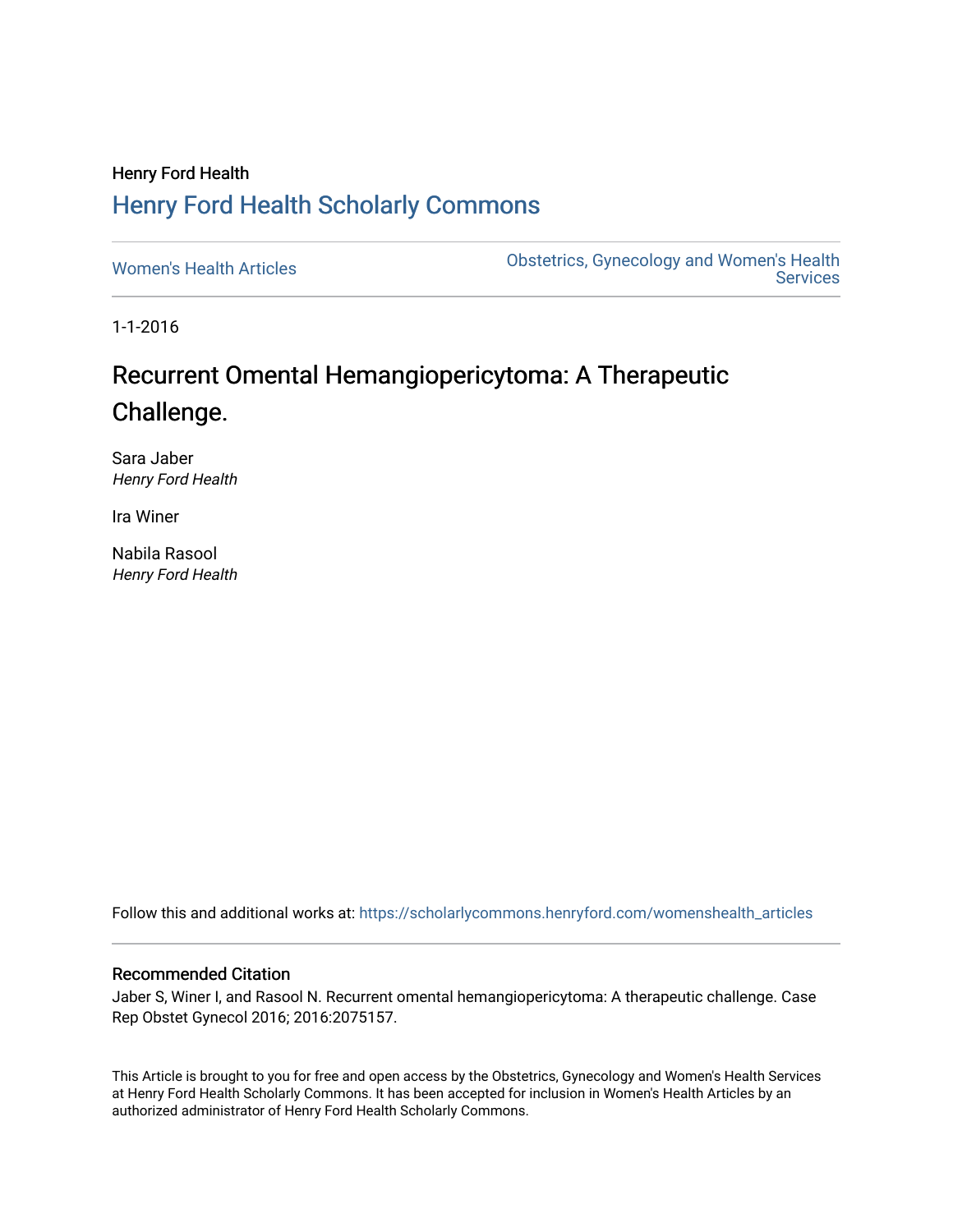# *Case Report* **Recurrent Omental Hemangiopericytoma: A Therapeutic Challenge**

## **Sara Jaber,**<sup>1</sup> **Ira Winer,**<sup>2</sup> **and Nabila Rasool**<sup>1</sup>

*1 Division of Gynecologic Oncology, Department of Women's Health Services, Henry Ford Hospital, Detroit, MI 48202, USA 2 Department of Oncology, Division of Gynecologic Oncology, Wayne State University, Karmanos Cancer Center, 4160 John R., Suite 721, Detroit, MI 48201, USA*

Correspondence should be addressed to Sara Jaber; sjaber08@gmail.com

Received 24 January 2016; Accepted 8 March 2016

Academic Editor: Giampiero Capobianco

Copyright © 2016 Sara Jaber et al. This is an open access article distributed under the Creative Commons Attribution License, which permits unrestricted use, distribution, and reproduction in any medium, provided the original work is properly cited.

Hemangiopericytomas are vascular tumors with a susceptibility to arise anywhere in the human body. We present a case of a 68 year-old female with primary omental hemangiopericytoma and a two-time recurrence managed with surgery and close follow-up. The first recurrence was at 52 months and the second at 37 months following the prior presentation. No adjuvant chemotherapy or radiation therapy was administered. Given the widespread nature of the cell of origin, routine follow-up postoperatively with interval imaging in order to detect recurrences is imperative. Pathologic tumor characteristics may determine potential for recurrence and may also assist in determining whether adjuvant treatment modalities should be included in the management plan. Review of the English literature reveals a total of 24 cases of omental hemangiopericytomas inclusive of the current report.

### **1. Introduction**

Hemangiopericytomas are a rare form of vascular tumors that arise from the pericytes of Zimmerman that surround capillaries and function to regulate blood flow.They were first recognized by Schmidt in 1937 and fully described and named by Stout and Murray in 1942 [1]. Given the cell of origin, these vascular tumors can arise anywhere in the body. The most common sites reported are the lower limb musculature, pelvic fossa, retroperitoneum, and the head and neck region [2, 3]. Median age of onset is variable ranging from 45 to 55 years with an equal predilection for men and women [2, 3]. The classic pathologic appearance of a hemangiopericytoma is a well-encapsulated hypervascular tumor [4].We present a case of primary omental hemangiopericytoma with subsequent local recurrences.

#### **2. Case Report**

A 68-year-old G1P1001 Caucasian female with a known past medical history of hyperlipidemia, gastroesophageal reflux disease, and depression presented in 2006 with complaints of dull, achy pain located in the lower abdomen. She underwent endoscopic evaluation by her gastroenterologist with negative findings. As part of the work-up, she had a pelvic ultrasound, which demonstrated a large, solid heterogeneous mass superior to the ovaries measuring  $15.4 \times 14.7 \times 8.6$  cm with prominent internal blood flow. CA-125 (cancer antigen-125) was elevated at 77 U/mL with normal CEA (carcinoembryonic antigen), AFP (alpha-fetoprotein), and  $\beta$ HCG (beta-human chorionic gonadotropin). She underwent an exploratory laparotomy with lysis of adhesions and resection of the abdominal tumor with partial omentectomy because of concern for a primary ovarian carcinoma. Intraoperative findings included numerous dilated blood vessels in the omentum measuring up to 1.5 cm in diameter with a 25  $\times$ 20 cm soft, friable mass. The mass occupied most of the midabdomen, encasing the omentum, and was attached to the sigmoid mesentery and bladder peritoneum. The ovaries, uterus, and remaining pelvic structures were normal in appearance. There was no evidence of metastatic disease. The estimated blood loss (EBL) at the time of surgery was 1 liter and the patient received 2 units of packed red blood cells (PRBCs). Final pathology revealed "hemangiopericytoma of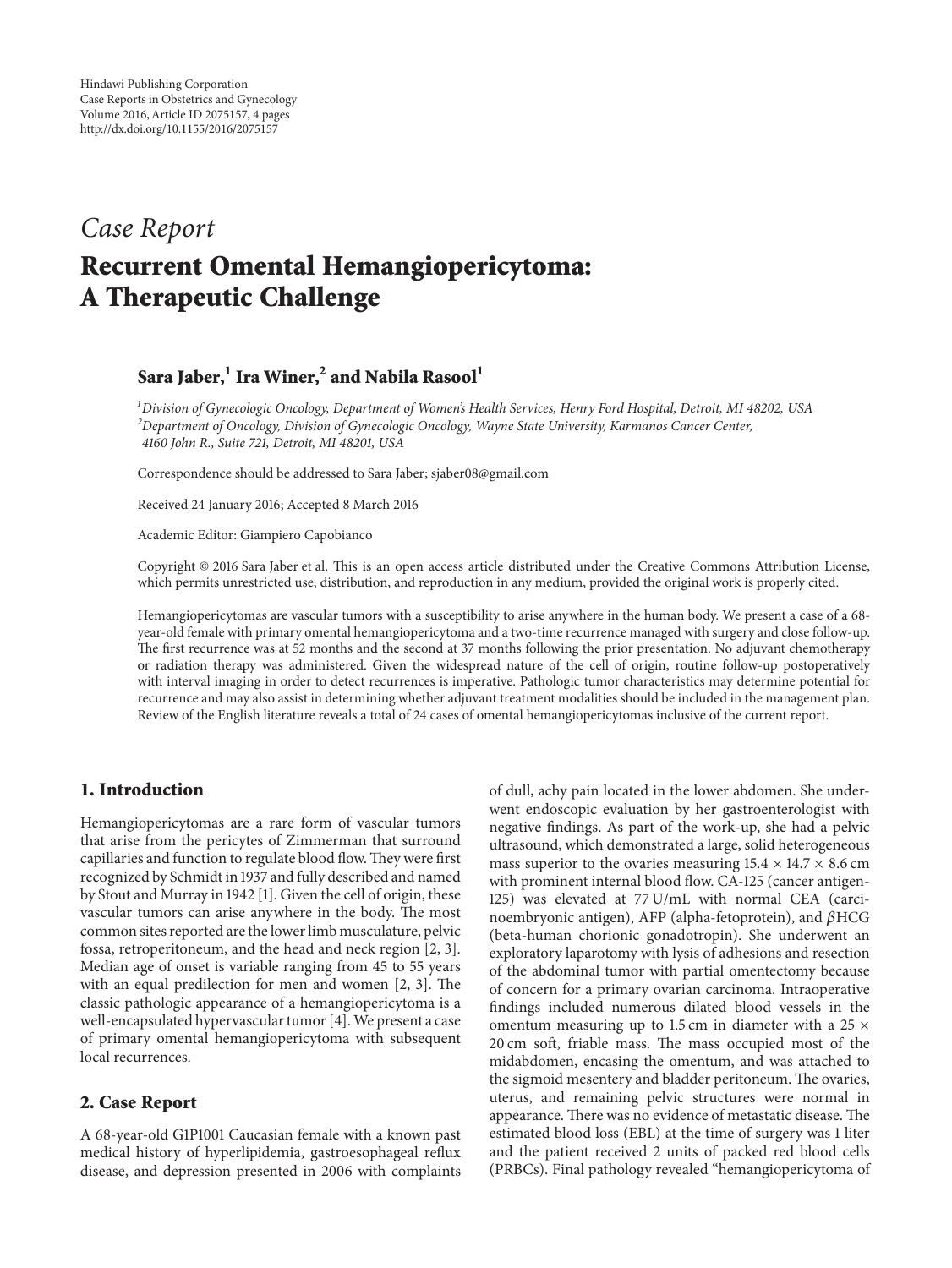



 $(b)$ 

Figure 1: (a) Microscopic description: the tumor is cellular and composed of many variable ectatic and compressed thin walled branching vessels, giving staghorn configuration. The surrounding tumor cells are spindled to round with scant pale to eosinophilic cytoplasm, bland vesicular nuclei, and low mitotic activity. (b) Immunohistochemically, the tumor cells stain positive for CD34. The combined morphology and immunoprofile are consistent with hemangiopericytoma.

the abdomen with low malignant potential." Histological findings showed a staghorn vascular pattern with solid perivascular areas formed by plump, comma-shaped cells with rare mitoses (less than 2 per 10 high power fields (HPF)) (Figure 1(a)). On immunohistochemical examination, tumor cells exhibited vimentin and CD34 positivity (a marker for vascular endothelial cells) with CD31 highlighting the vasculature (Figure 1(b)). S-100, keratin, and EMA were all negative; reticulin staining was positive surrounding the cords of cells.The patient did not receive any further adjuvant treatment and continued to follow up with her gynecologist oncologist.

She presented again to the gynecology oncology clinic in early 2011, 52 months after her primary surgery with symptoms of a "pinching sensation" and concerns for a palpable mass in the left lower quadrant of her abdomen of few months' duration. Computed tomography (CT) imaging of the abdomen and pelvis revealed interval development of a 2  $\times$  1 cm hyperdense soft tissue lesion with a midline pelvic ventral hernia. Follow-up magnetic resonance imaging (MRI) showed a 2.1 × 1.5 cm ovoid-shaped mass probably originating in the peritoneal surface interposed between the lower uterine segment and sigmoid colon which demonstrated slightly hyperintense T2 signal in comparison to muscle with isointense T1 signal and uniform postcontrast enhancement. She underwent a second-exploratory laparotomy, tumor reductive surgery, total abdominal hysterectomy, bilateral salpingooophorectomy, segmental ileal resection with sideto-side reanastomosis, and repair of the ventral hernia. Intraoperative findings revealed rectosigmoid nodules as well as small nodules involving the ileum. Pathology was again consistent with hemangiopericytoma involving the resected rectosigmoid nodules, small bowel nodules with microscopic small bowel serosal residual disease. Histologic examination revealed uniform spindled to round cells with small amounts of pale or eosinophilic cytoplasm, indistinct margins, bland vesicular nuclei, and low mitotic activity. Numerous staghorn vascular spaces of varying sizes lined by flattened endothelium were also observed. Within the mass were alternating hypercellular perivascular areas formed by plump cells as well as hypocellular areas with increased collagen surrounding individual cells and occasional multinucleated giant cells. Immunohistochemical stains revealed CD 34 and focal CD 10 positivity. CD31, calretinin, HBME-1 (anti-mesothelioma antibody), C-kit, keratin, and S-100 all stained negative. Given findings consistent with recurrent hemangiopericytoma, the plan of care at the time included routine surveillance with no adjuvant chemotherapy/radiation therapy. She was followed up with imaging of the abdomen/pelvis.

Imaging performed 37 months after the last surgery showed a 2 cm enhancing solid mass in the left hemipelvis interposed between the proximal sigmoid serosa and adjacent small bowel and subjacent to the medial left urinary bladder. Another adjacent enlarging  $1.7 \times 1.9$  cm enhancing mass with central necrosis or hypoattenuation was also seen just above the subjacent bladder and vaginal cuff. The patient elected to proceed forward with surgical resection and underwent a third-exploratory laparotomy, extensive lysis of adhesions, enterolysis, and tumor debulking. Intraoperative findings included a 3 cm ileal mesenteric mass with additional tumor nodules (4 cm rectosigmoid mesenteric mass, 3 cm mesenteric rectosigmoid mass, 3 cm epiploic mass adherent to mesentery of rectosigmoid, and 3 cm rectosigmoid mesenteric nodule adherent to bladder peritoneum). Pathology was again consistent with recurrent hemangiopericytoma. No adjuvant therapy was recommended at the time except close surveillance and imaging.

#### **3. Discussion**

Hemangiopericytomas have a distinct set of clinical, histopathological, and immunohistochemical features. These tumors are characterized by a unique staghorn appearance composed of thin walled vessels surrounded by ovoid and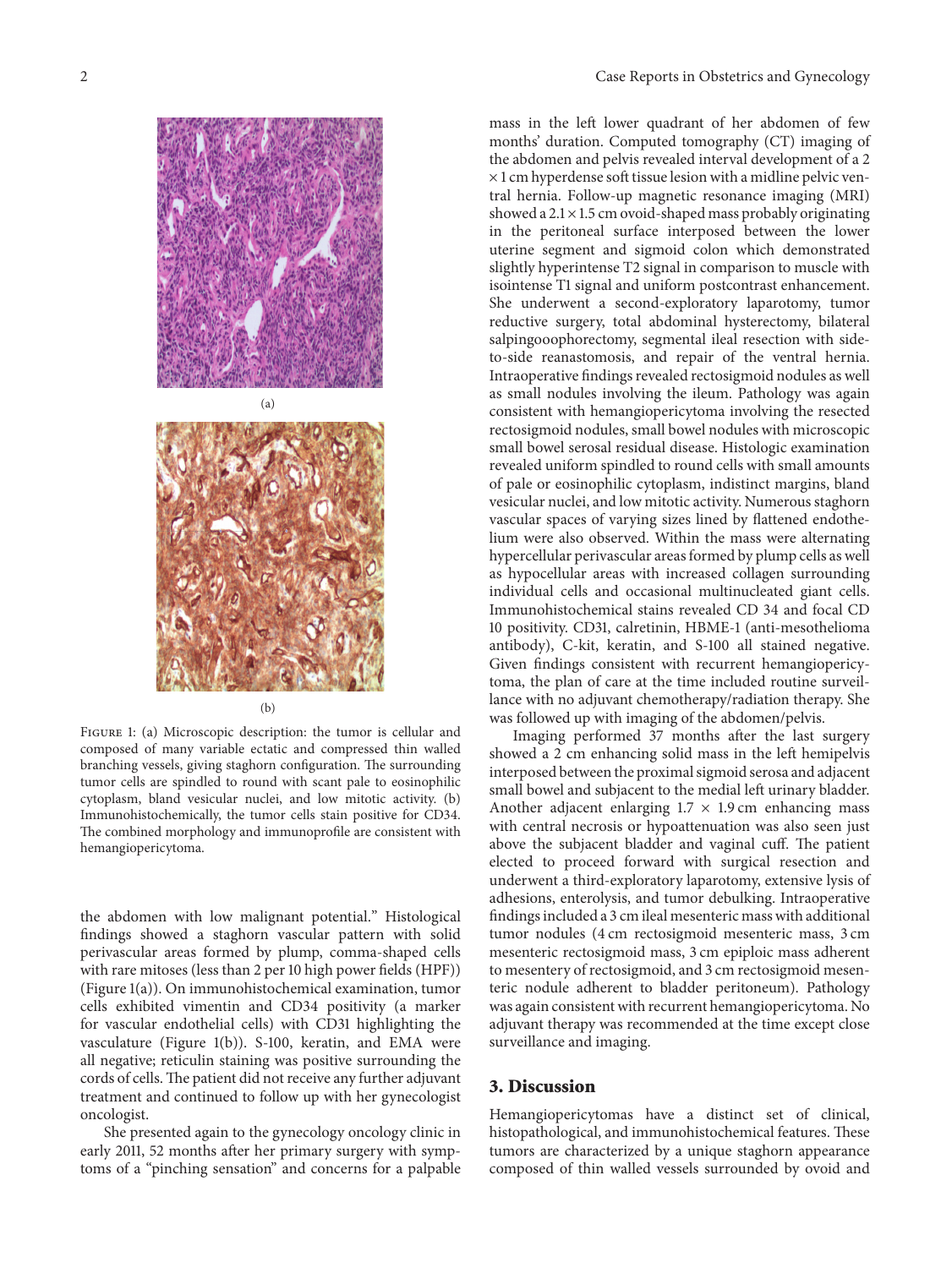short spindle shaped cells [5, 6]. Immunohistochemical examination will reveal positivity for CD 34, a marker for platelet endothelial cells, as well as antismooth muscle actin, type IV collagen, and vimentin, and negativity for S-100 protein and cytokeratin [7]. In our patient, pathological evaluations of the primary and recurrent tumors were consistent with hemangiopericytoma.

Hemangiopericytomas in general have been found to have a favorable prognosis, despite the potential for recurrence and/or metastasis even after surgical management [8, 9]. Enzinger and Smith in 1976 examined 106 patients with hemangiopericytomas of which follow-up was available on 93 patients [4]. Of the patients who were alive (71), two had evidence of recurrent disease and four had exhibited metastatic disease versus thirteen with either recurrent or metastatic disease in the deceased group (22) [4]. The 10-year survival was reported as 70% [4]. A more recent study from MD Anderson published in 1998 found that 32% of primary hemangiopericytomas had local recurrences on follow-up with a 5-year actuarial survival of 71% [10]. Another study by Espat et al. in 2002 reported a 4% local recurrence rate and a 20% metastatic rate with 2- and 5-year survival rates of 93% and 86%, respectively [6]. Factors that may help distinguish between high-grade and low-grade lesions include cellularity, mitotic activity, and the presence of hemorrhage and necrosis [11]. Malignant hemangiopericytomas are described as those lesions with large tumor size (>5 cm), increased mitotic rate (≥4 mitoses per 10 HPF), high degree of cellularity, presence of immature and pleomorphic tumor cells, and foci of hemorrhage and necrosis [4]. McMaster et al. used histologic criteria to classify hemangiopericytomas as benign, borderline malignant, or malignant [9]. 37.5% of borderline and 78% of the malignant tumors exhibited metastasis [9]. Among the tumors with benign histology, the vascular pattern was rather prominent. Four of the twelve benign tumors that were examined exhibited slight anaplasia [9]. No mitotic figures were perceived in nine of these tumors while only three specimens exhibited 1 mitotic figure per 20 HPF [9]. On the other hand, all the borderline tumors demonstrated mitotic figures; the average was 1 mitotic figure per 20 HPF among seven of the sixteen tumors [9]. Tumors with 1 mitotic figure per 10 HPF and slight cellular anaplasia or 1 mitotic figure per 20 HPF and moderate cellular anaplasia were categorized with malignant potential [9]. The histological features of our reported omental hemangiopericytoma exhibited benign features except for a gross tumor size of >5 cm which is a feature of malignant behavior. Despite that, it was best described as a "low malignant potential tumor."

Omental hemangiopericytomas represent around 10% of all primary solid omental tumors [12]. A review of the English literature revealed 24 cases of omental hemangiopericytoma inclusive of our patient. The interval to disease recurrence is relatively delayed with a median duration between primary diagnosis and the first recurrence estimated at 17 months (range: 1 month to greater than 7 years) [4]. Other reports have projected the median time to recurrence at 29 months [10]. When compared to other soft tissue sarcomas, hemangiopericytomas were noted to have a longer latency period

prior to the first recurrence [8, 10]. Slupski et al. reported a recurrence of primary omental hemangiopericytoma occurring 18 years following primary resection [13]. Distant sites of metastasis include lung, liver, brain, scalp, chest wall, gastrointestinal tract, bone, orbit, vulva, and lymph nodes [9, 14]. The first recurrence in our case occurred 52 months after the primary surgery while the second recurrence ensued 37 months after the second-surgical resection, typical of this type of lesion.

Surgery with curative intent remains the primary mode of management of hemangiopericytomas arising from the omentum [15]. Performance of a complete omentectomy does not guarantee superior prognosis. Even in those cases in the literature wherein a total omentectomy was performed, recurrence was often found [12, 16, 17]. Metastatic and recurrent tumors may benefit from chemotherapy; however, there are no established chemotherapeutic regimens. Additionally, the slow progression of these cancers impacts the ability to discern true benefit from chemotherapy in terms of recurrencefree and overall survival [15]. Agents such as Doxorubicin and Adriamycin used solely or in combination with other chemotherapeutic drugs have shown good response [16, 18]. Sunitinib, a vascular endothelial growth factor receptor inhibitor and a platelet-derived growth factor receptor kinase inhibitor, has also shown favorable clinical benefit [19]. Other pharmaceutical agents such as pazopanib, a tyrosine-kinase inhibitor, have exhibited clinical efficacy and the potential for management of metastatic hemangiopericytomas; however more studies still need to be conducted [20]. Reports regarding radiation therapy on the other hand have been inconsistent [16, 21–24]. Our case was managed surgically with complete resection of the primary tumor and each of the two successive recurrences. In the interim, patient was followed up closely both clinically and with serial imaging. The decision not to give chemotherapy or radiotherapy in our case despite two local recurrences was based on multiple considerations including the ability to successfully resect the lesions, the size, histological appearance of these recurrences, and the indolent course of this disease. Hemangiopericytomas create a major postoperative challenge for the provider due to the increased potential for recurrence, the uncertain timeframe for the disease progression, and the absence of clear tools to detect recurrences. Some studies have suggested that a yearly PET scan may exemplify a valid tool for the ascertainment of disease recurrence [14].

#### **4. Conclusion**

Hemangiopericytomas have a high five-year overall survival; however, given the cellular origin of these tumors, long-term follow-up is essential as recurrences have been reported even after extended disease-free intervals. Predictors of recurrence and metastasis include histological appearance and behavior of the primary tumor. Surgery remains the chief method of therapy, with the potential for utilization of chemotherapy and/or radiation therapy as adjuvants in the more aggressive malignant cases with an unclear benefit to its use given the nature of the disease.